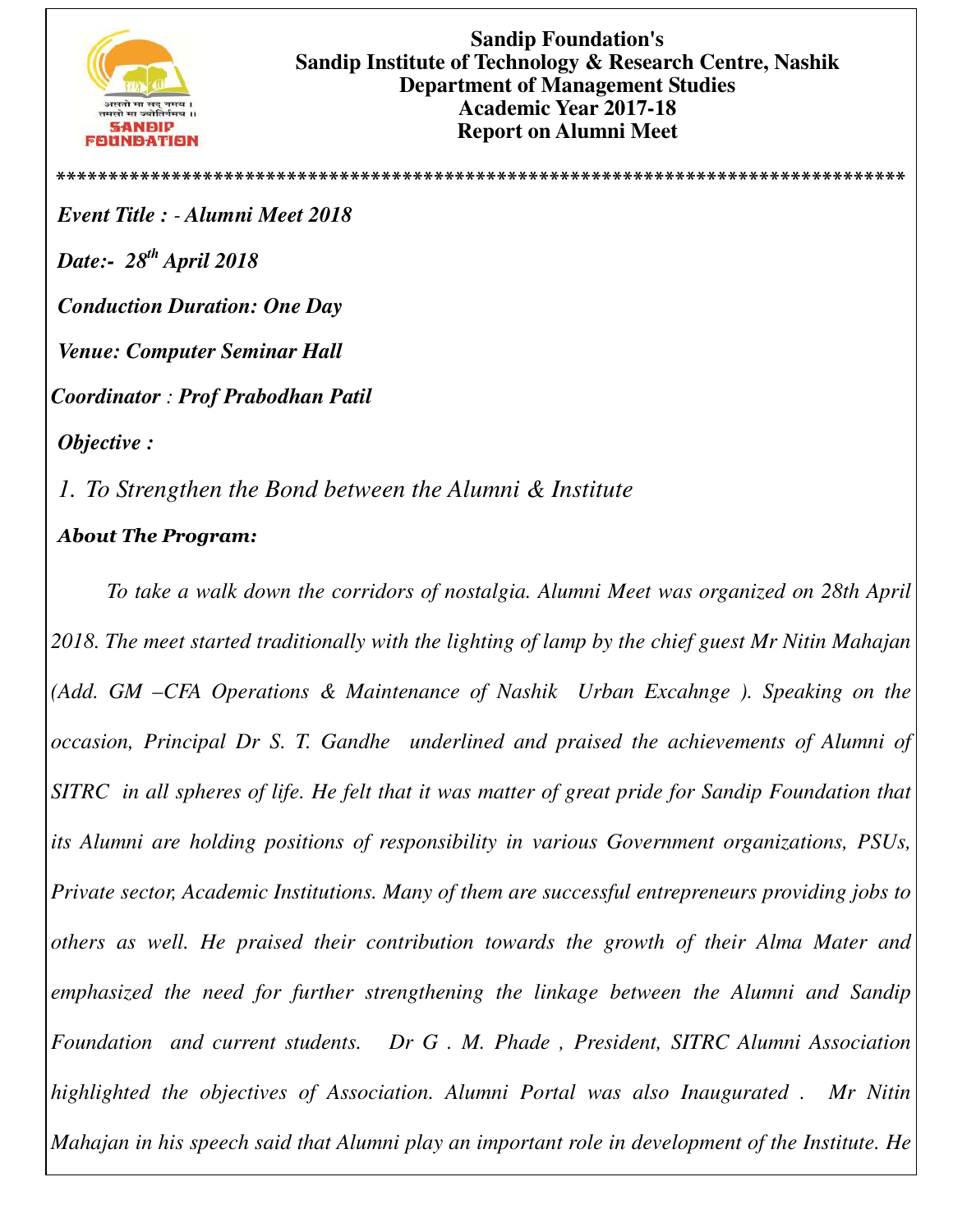*also highlighted the various roles that Alumni plays in overall development of the Institute. Further he added that within the short span SITRC has formed its Alumni Association which in itself is a great achievement* .

## *Outcome:*

*1. Most of the Alumni Promised to contribute in Development of Institute in which ever by way possible* 

*Photograph:*